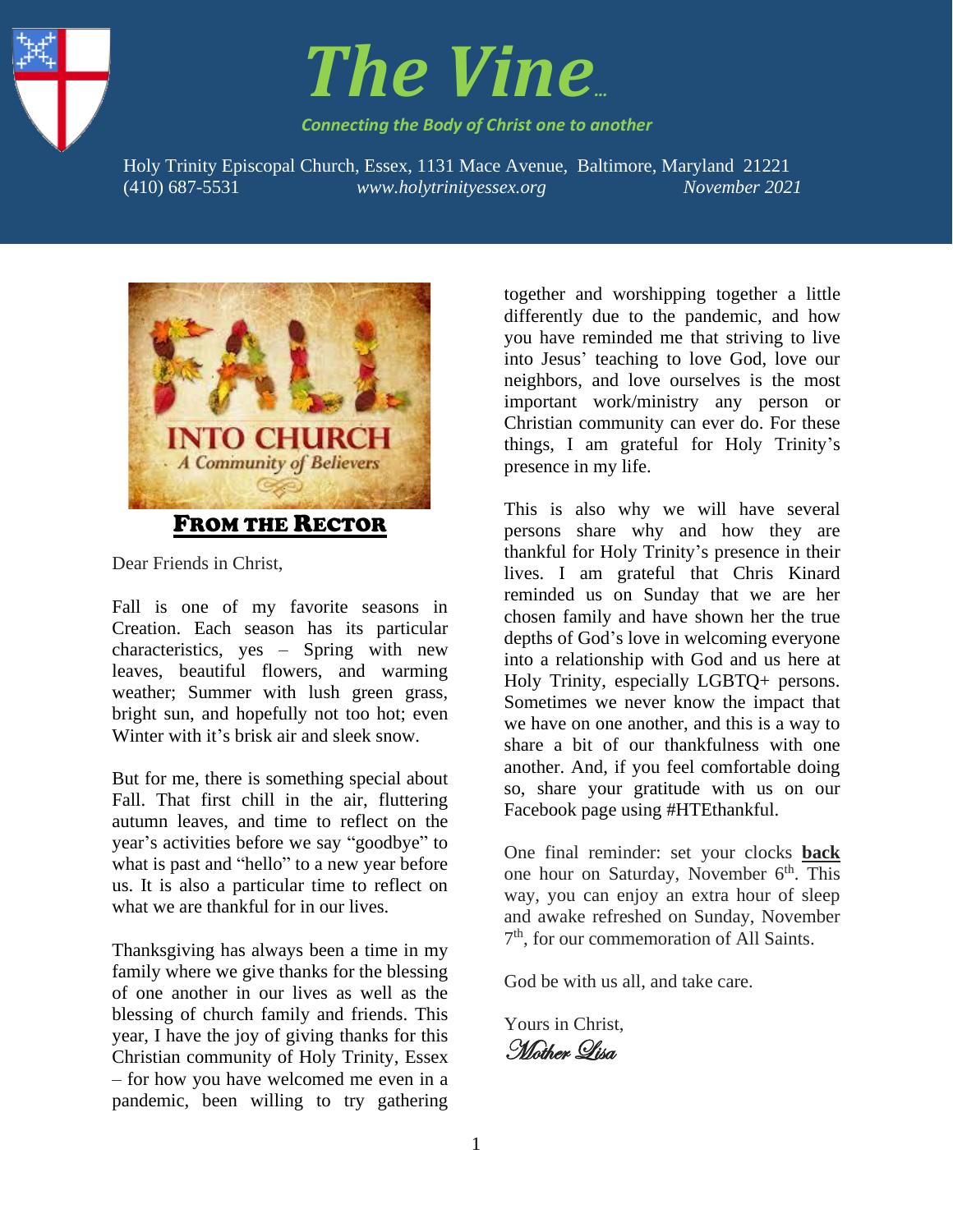

## Order your Christmas Poinsettias!

It's time to place your order for Christmas poinsettias! The cost per plant is \$9.50 (including aluminum pot cover).

See the last page of this newsletter for an order form and directions for ordering. Orders must be received in the church office by November 28, 2021.

## Staying Connected, Staying Church

(*from Mother Lisa*)

COVID restrictions continue. This is how we are continuing to love our neighbors and ourselves.

What can you do in the midst of this uncertainty?

- 1. Read the email updates that keep you in touch with what's happening at Holy Trinity.
- 2. Worship regularly, whether in person or on line.
- 3. Keep up your pledge. Our mailbox is locked, so your mail-in contributions are safe.
- 4. Stay in touch. Call or email each other. Call or email Mother Lisa. Keep each other in prayer.
- 5. Pray for Holy Trinity, for the Vestry, and for Mother Lisa.

If you have been sending in your pledge regularly, *thank you*!

When sending contributions, please be sure to distinguish between your pledge and any other donations, such as for outreach. Use separate checks. If you send only one check, it will be recorded as pledge.

Again thank you to all who continue to support Holy Trinity. Your pledges and other contributions are essential for ministry at Holy Trinity.

## COVID-19 Remembrance

Our Diocesan Christian Formation Council is coordinating a COVID-19 Remembrance Installation at our Cathedral of the Incarnation with prayer ribbons as symbols of all who have died from COVID-19 in Maryland (over 8,800 people). See Mother Lisa if you are interested in assisting with the memorial.

## COVID Vaccine Information

The Maryland Department of Health has launched a phone line where seniors can call for COVID-19 vaccine appointments. It is designed for people without Internet access. The telephone number for this new COVID-19 Vaccination Support Center is 1-855- MDGOVAX (1-855-634-6829).

If you do have Internet access, you can go to the following website for more information as well:

[https://health.maryland.gov/newsroom/P](https://health.maryland.gov/newsroom/Pages/Maryland-Departments-of-Health-and-Aging-collaborate-on-vaccine-outreach-for-vulnerable-populations.aspx) [ages/Maryland-Departments-of-Health](https://health.maryland.gov/newsroom/Pages/Maryland-Departments-of-Health-and-Aging-collaborate-on-vaccine-outreach-for-vulnerable-populations.aspx)[and-Aging-collaborate-on-vaccine](https://health.maryland.gov/newsroom/Pages/Maryland-Departments-of-Health-and-Aging-collaborate-on-vaccine-outreach-for-vulnerable-populations.aspx)[outreach-for-vulnerable](https://health.maryland.gov/newsroom/Pages/Maryland-Departments-of-Health-and-Aging-collaborate-on-vaccine-outreach-for-vulnerable-populations.aspx)[populations.aspx](https://health.maryland.gov/newsroom/Pages/Maryland-Departments-of-Health-and-Aging-collaborate-on-vaccine-outreach-for-vulnerable-populations.aspx)

## Low-Cost Rabies Vaccinations

The Baltimore County Department of Health offers low-cost animal rabies vaccinations clinic for dogs, cats and ferrets. Rabies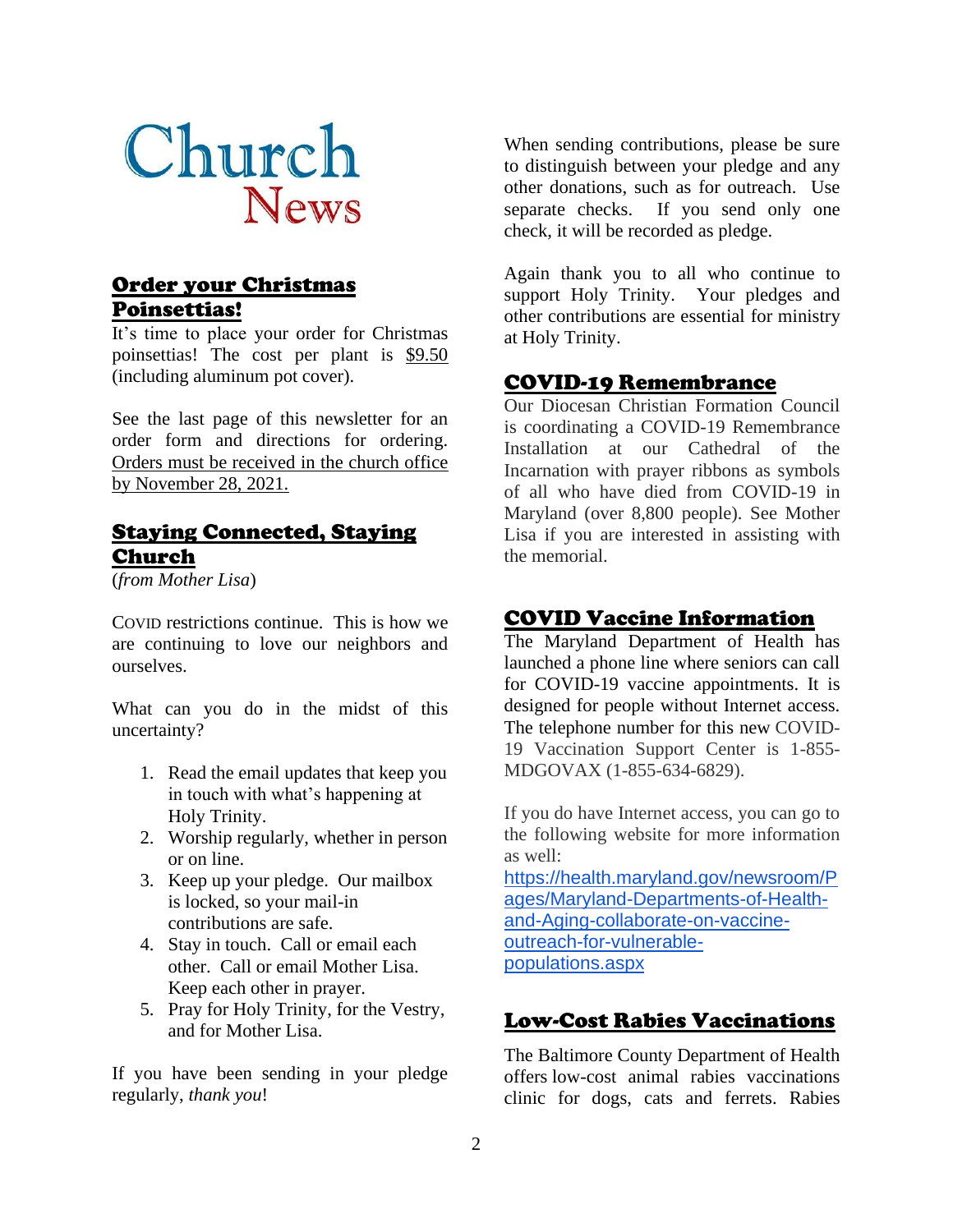vaccinations are held at the Baldwin center by appointment only. Vaccination is **\$9 per pet** and includes **free** microchipping and initial pet license. Payments are made at the time of appointment. We prefer cash (exact change is requested) but will also accept credit cards (processing fee may apply).

For more information, please go to the following website:

[https://www.baltimorecountymd.gov/depart](https://www.baltimorecountymd.gov/departments/animalservices/rabies-clinics.html) [ments/animalservices/rabies-clinics.html](https://www.baltimorecountymd.gov/departments/animalservices/rabies-clinics.html)

If you do not have Internet access, you can call 410-887-PAWS (7297).

Also, if anyone would like to utilize this service but does not have transportation, Mary Anne Quinn may be able to assist you. Please call her directly.

#### Bible Study

Our Thursday Bible Study continues on Thursdays at 11:00 a.m.

## Diocese of Maryland Youth Events

Join diocesan Youth Missioner, Kate Riley, for the Sunday Brunch Bunch**,** Sundays from 12:30 - 2:30 PM. This time of fun, fellowship and formation is open to all students and youth workers with guest speakers, special prayer practices, and games to play.

[Sign up for a weekly reminder here](https://episcopalmaryland.us11.list-manage.com/track/click?u=2f9dd94cde317640f66fe3a86&id=d759922ddc&e=6de4fcfe6d)**:**  <https://www.remind.com/join/cd96b2>

Use this link to join: <http://bit.ly/sundaybrunchmd>

Use the following link for the Calendar of Diocesan events: <https://episcopalmaryland.org/events/>

## Outreach Ministries

#### **Operation Backpack:**

Thank you to all who have brought in food donations, stuffed the bags, or delivered them to Sandalwood. If you would like to help, please bring in single serve oatmeal packets, applesauce cups, fruit cups, raisins, packs of peanuts, crackers, ramen noodles, instant chicken noodle soup, juice boxes, or white or chocolate milk or Yoohoo. We also accept small cans of tuna and boxes of macaroni and cheese.

The guidance counselor has let us know how important these bags are to the children and their families.

#### **Seafarer's Christmas Presents:**

Thank you to all who contributed personal toiletries, razors, Chapstick, small Bibles, gloves, playing cards, and oral hygiene items to provide these gifts to the International Seafarer's Mission. We will be scheduling a time for delivery of the items to the port sometime in mid-November. These items will be of great use to these workers from around the world.

#### **Ronald McDonald House:**

Please continue to bring in your aluminum can tabs. They are used to help families staying at the RMH.

#### **Thanksgiving Baskets:**

Due to the COVID pandemic, we are not able to collect items again this year. We plan to purchase grocery store gift cards so the recipients can purchase items they need for the holiday.

#### **EIO:**

We recently learned that the Piney Grove United Methodist Church is being sold, and EIO will be moving again. At this time, we do not know where they will go. We continue to support this food pantry through monthly donations from our Outreach budget.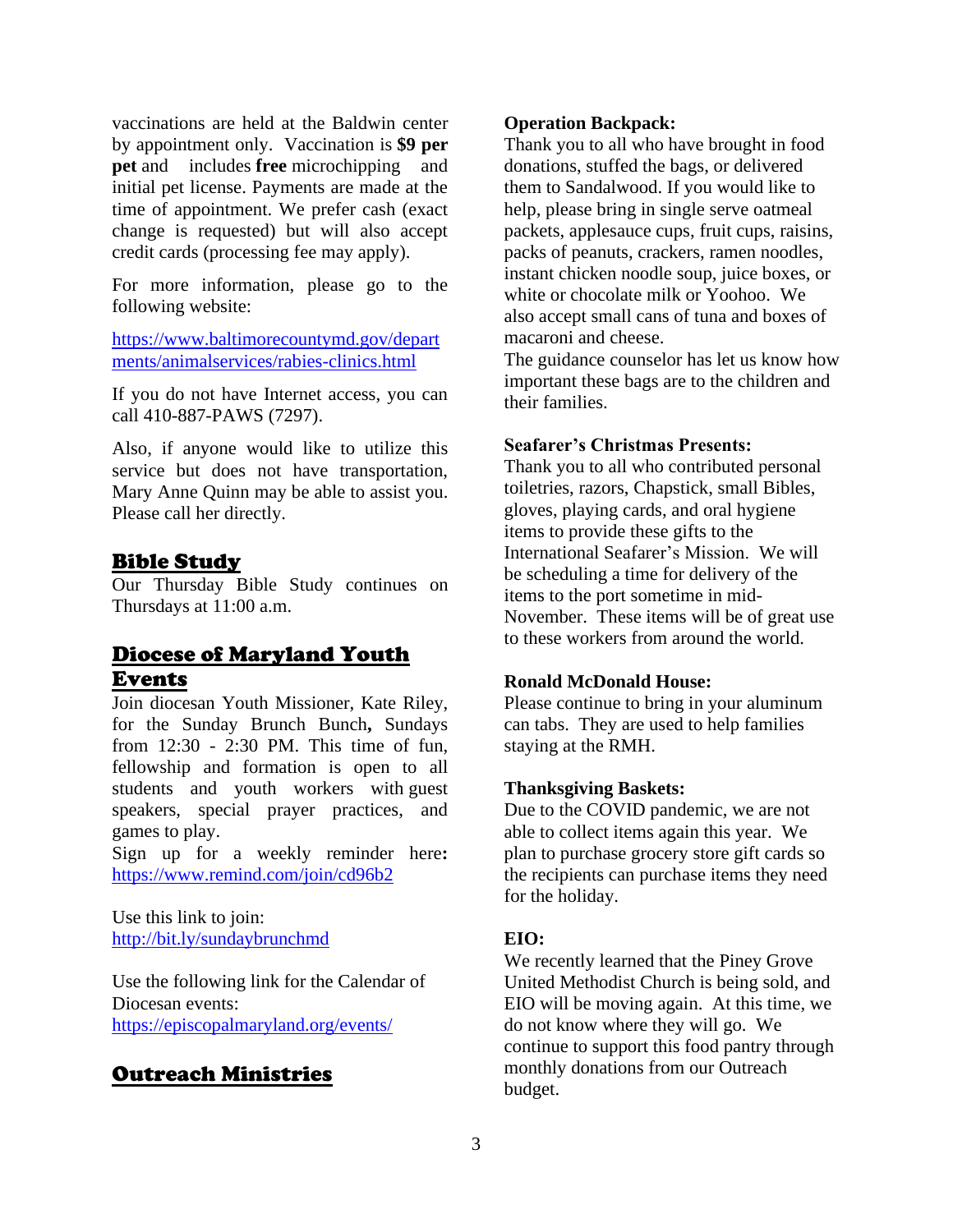Again, thank you, thank you, thank you. We appreciate your generosity and support that allow Holy Trinity to help so many in the community. We ask your prayers for our work and for all those in the community that we serve.

In Gratitude, Denise Thatcher, Outreach Chair 410-780-4150

**Eastern Interfaith Outreach (EIO)** is still operating. Please see details below under the "Local Food Pantries" section.



### **Local Food Pantries**

**Eastern Interfaith Outreach (EIO)**

Contact: 410-406-2288 OR 211

Physical Address: Piney Grove United Methodist Church 201 Bowleys Quarters Road Middle River, MD 21220 410-406-2288 **By Appointment Only! Call first!**

Donations: Make your check payable to "Eastern Interfaith Outreach" and mail it to: Eastern Interfaith Outreach P.O. Box 18122 Middle River, MD 21220

Please note: EIO expects to have to move to another location toward the end of 2021. If you know of a location that may be suitable, please contact EIO at the telephone number listed above or call the Holy Trinity church office.

Special Monthly Food Distribution:

Dates: Thursday, November 11 and 18, 2021

Time: 10:00 a.m - 1:00 p.m. (or until the food supplies run out!)

Location: 99 Stemmers Run Road (parking lot)

#### **St. Clare Catholic Church Food Pantry**

Location: 714 Myrth Avenue in Essex Hours: Tuesdays from 9 a.m.  $-12$  noon



Meals on Wheels of Central Maryland offers nutritious, fresh, prepared meals delivered to your home. Eat better with Meals on Wheels!

For those unable to cook or grocery shop for themselves – due to age, disability or illness - look to Meals on Wheels for dependable, friendly service.

To learn more, call 410-558-0923 or apply online at: mealsonwheelsmd.org/client-application

Meal on Wheels also needs volunteers to help deliver these meals. If you have any time to donate to this worthy cause, please call the telephone number listed above.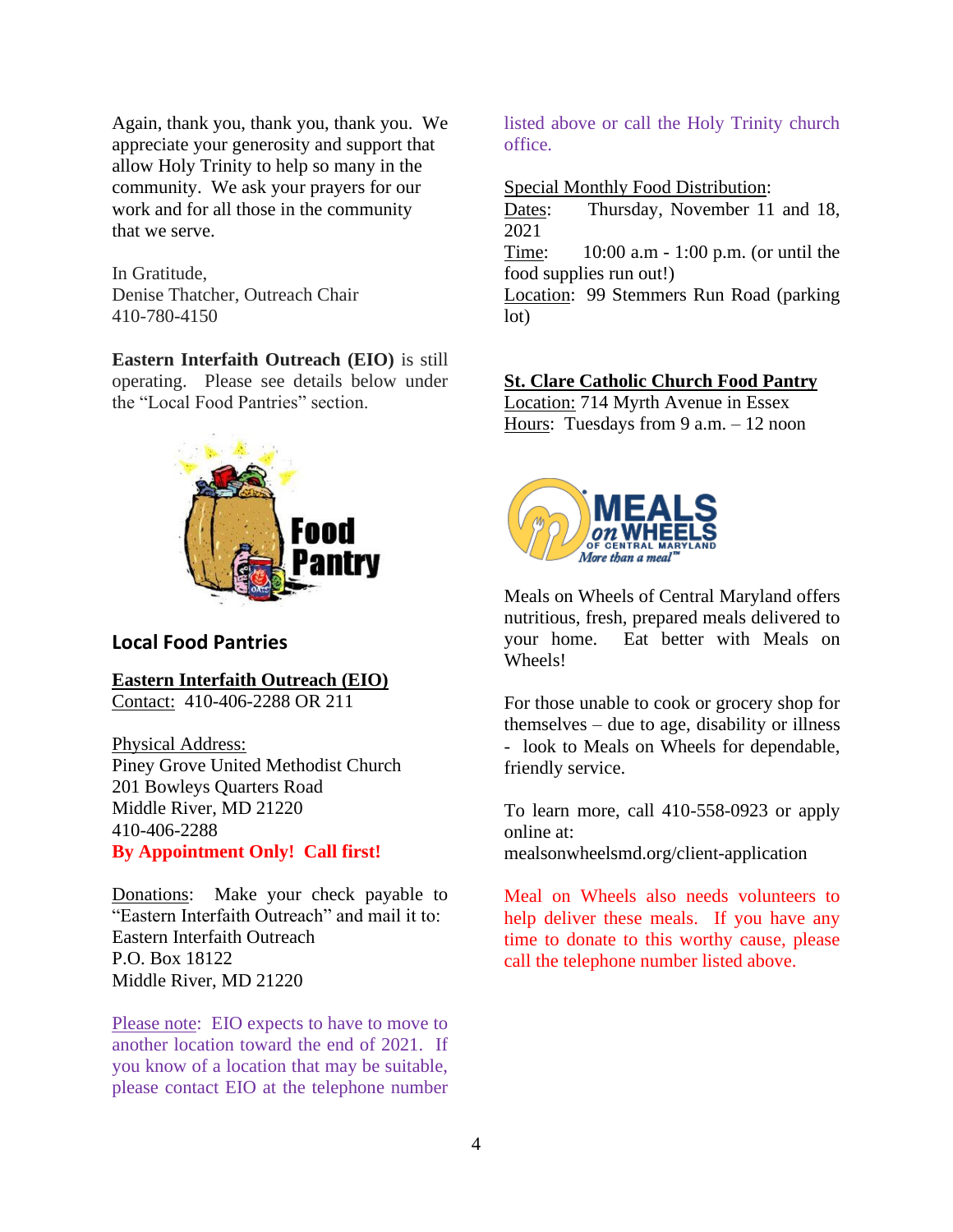## Back-to-School Resources at Your Baltimore County Public Library

Baltimore County Public Library features several in-person and online tools, e-sources and engaging programs for students and their families to support them through this school year and beyond.

While all Baltimore County residents are able to obtain [library cards online,](https://bcpl.us9.list-manage.com/track/click?u=01e1c2d84a1b04d28b71994e0&id=fe6c0063ec&e=a7280a4647) BCPS student identification numbers [already serve as library cards.](https://bcpl.us9.list-manage.com/track/click?u=01e1c2d84a1b04d28b71994e0&id=ce669448c8&e=a7280a4647) With a library card, materials and myriad e-sources are available instantly.

#### **Free Meals:**

Ten BCPL branches provide two days of meals (cold supper and a snack) to those 18 years of age and under on Mondays, Wednesdays and Fridays from 2:30-4:30 p.m. Branches distributing meals include: Arbutus, **Essex**, Lansdowne, Loch Raven, Randallstown, Reisterstown, Rosedale, Sollers Point, White Marsh and Woodlawn.

#### **Resources**

BCPL also offers resources like programs (virtual and in-person), digital library and databases, homework help and more. Visit [www.bcpl.info](http://www.bcpl.info/) for more details.



## November Birthdays

Matthew Florentine – 11/10 Jackie Ross – 11/14 Wally Hossbach – 11/16 Chris Ngahyoma – 11/21 Taylor Gerber – 11/22 Edgar Gutierrez – 11/23 Michael Florentine – 11/25 Connor Gatchell – 11/25 Joe Znovena – 11/26



## November Anniversaries

Dave and Flo Florentine – 11/2 Sam and Leah Seay – 11/19

*ANY ADDITIONS OR DELETIONS, SEE LEAH*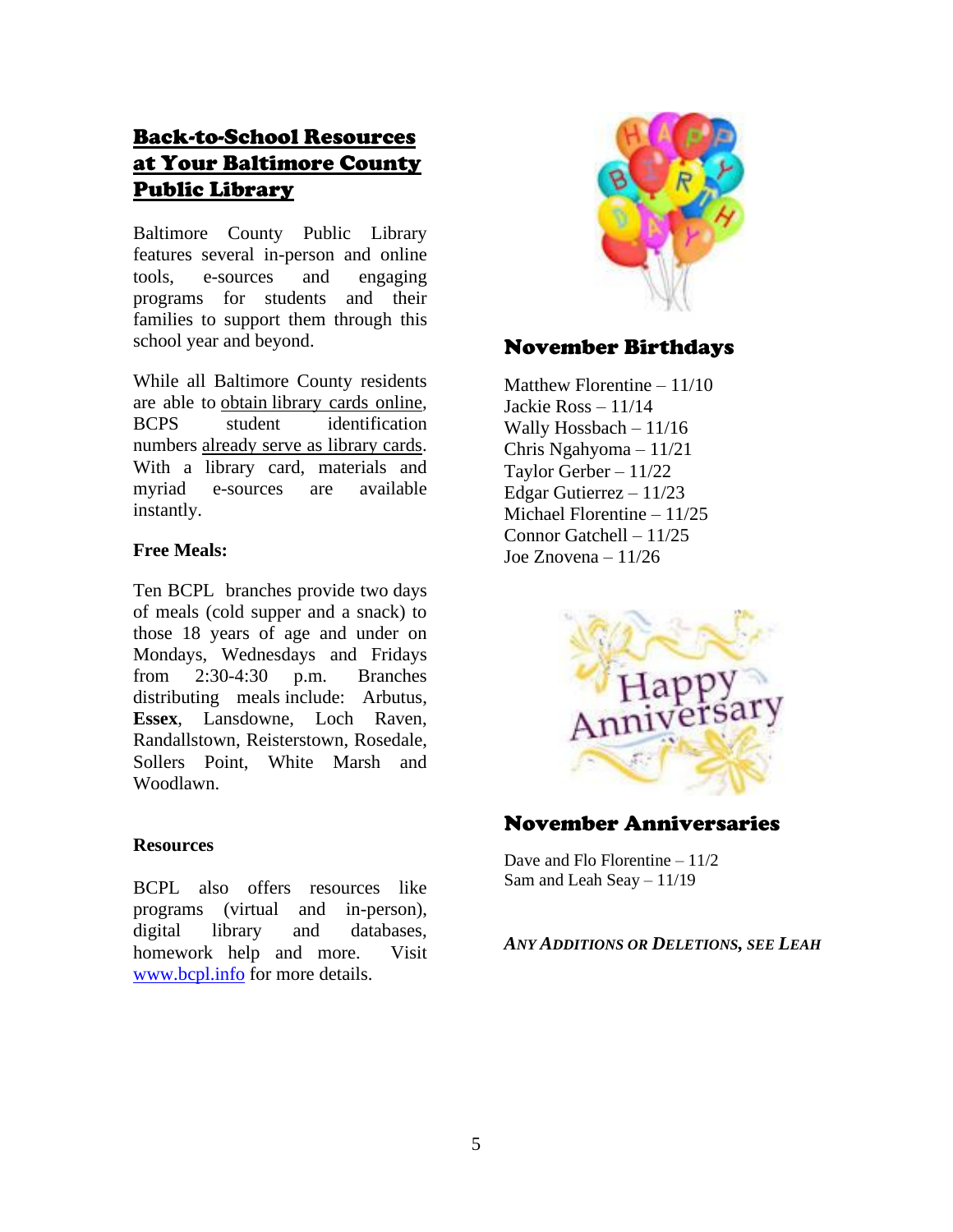

*O God of heavenly powers, by the might of your command you drive away from our bodies all sickness and all infirmity: Be present in your goodness with your servants, that their weaknesses may be banished and their strength restored; and that, their health being renewed, they may bless your holy Name; through Jesus Christ our Lord. Amen.*

Mary Bogert Alice Martin Roseanna Sheridan (Alice's daughter) Shanan Gelver (Alice's family) Athena Gelver (Alice's family) Ellen Wallace Joan Anderson Bill and Diane Anderson (Joan's son and daughter-in-law) Bunky and Pam Anderson (Joan's son and daughter-in-law) Chris and Patty Anderson (Joan's son and daughter-in-law) Ruth Anthony Joanne Piper Margaret Oduor Gladys Agandi Valerie Mehl John Morris Jeannie Morris Judy Harle Bob Metz David Metz (Bob's son) Ratajczak family Jesse Fields (Tim's son) Deb Pirog Julianne Salamone (Teresa's granddaughter)

Somo Bishop Jackie Spence Maranda Powell Patty and Rich Rubin (Mary Anne's family) Crosby family (Lynne Clementoni) Collin Crosby (Lynne Clementoni's grandson) Wally Hossbach Dina Munford John O'Donnell (Mary Anne's cousin) Derek Schavelin (Alice's nephew) James Rice (Arlene's grandson) Sharon Goslin Linda Sanders (Sam's sister) Larry Eastman Ryan Perry (Helen's grandson) Debbie McCall (Helen's daughter) Lorraine Pick Elizabeth Patterson (Millie's sister) Donna Wrightson (Millie's niece) Kelly Auber (friend of the Seay family) Carol Carrolla (friend of Mary Anne's family) Jason Borkowicz (friend of Jaylen) Mary Lessner Glen Scanlon (Mary Anne's friend) Sylvia Gray Grace Waddell Kaiden Adelung (Millie's family) Kenny Pomraning Frank Riggio-Preston Gary Riggio-Preston Glenn Scanlon Jason Kamrath Douglas Campbell (Ron's cousin) Peter Taylor (friend of Alice Martin)

#### *PLEASE ADVISE LEAH OF ANY ADDITIONS OR DELETIONS*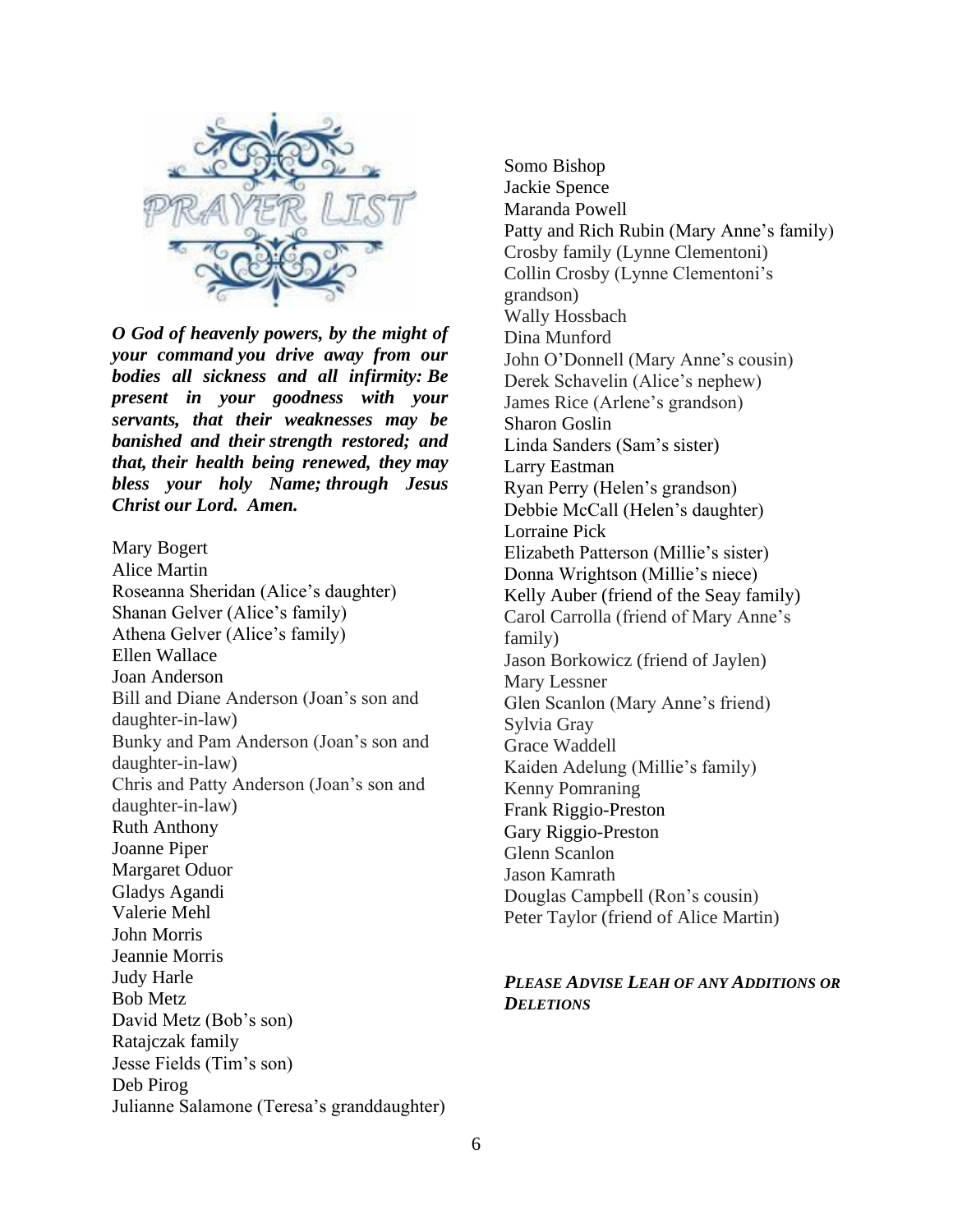## Pray for our Healthcare Workers

Please pray for members of our congregation who work in health care settings:

Laura Nielsen, Pam Gatchell, Denise Thatcher, Josh Rodriguez-Hobbs+, Don Alves, Tamara Dishon, Jody Leonard, Joey Reichert.

## Vestry Officers and Members

Officers (elected by the vestry for one-year terms; can be re-elected; do not have to be an elected vestry member to be elected as an officer):

Senior Warden – Chris Kinard Junior Warden – Wes Thatcher Treasurer – Ellen Reilley Financial Secretary – Jean Bowen Registrar – Valerie Mehl Ombudsman – Ron Mardaga

Elected vestry members and date their terms end (initially elected by the congregation; if a position becomes vacant, the vestry elects a replacement to fill the rest of the term):

| John Morris           | 2022 |
|-----------------------|------|
| Laura Nielsen         | 2022 |
| <b>Ruth Anthony</b>   | 2022 |
| Scott Rodriguez-Hobbs | 2023 |
| Barbara Benson        | 2023 |
| Loretta Gischel       | 2023 |
| Sam Seay              | 2024 |
| <b>Tyler Schultz</b>  | 2024 |
| Mary Anne Quinn       | 2024 |
|                       |      |

The parish clergy are also ex officio members of the vestry and the rector is the presiding officer.

## How do I contact Mother Lisa?

Please see below for contact information for Mother Lisa:

**Cell phone number**: 443-605-6398

(available by call or text 8am-8pm, and for pastoral emergencies 24hrs a day). If no answer, please leave a message for a return call.

**E-mail address**: [htessex.rector@gmail.com](mailto:htessex.rector@gmail.com)

Please note that Mondays are Mother Lisa's sabbath rest/day off. Please no calls on Mondays unless for pastoral emergencies thank you for your consideration!

**Our regular church office hours** will still be Tuesdays and Thursdays from 10am-12pm. Mother Lisa encourages you to call the church phone  $-410-687-5531$  - during those hours.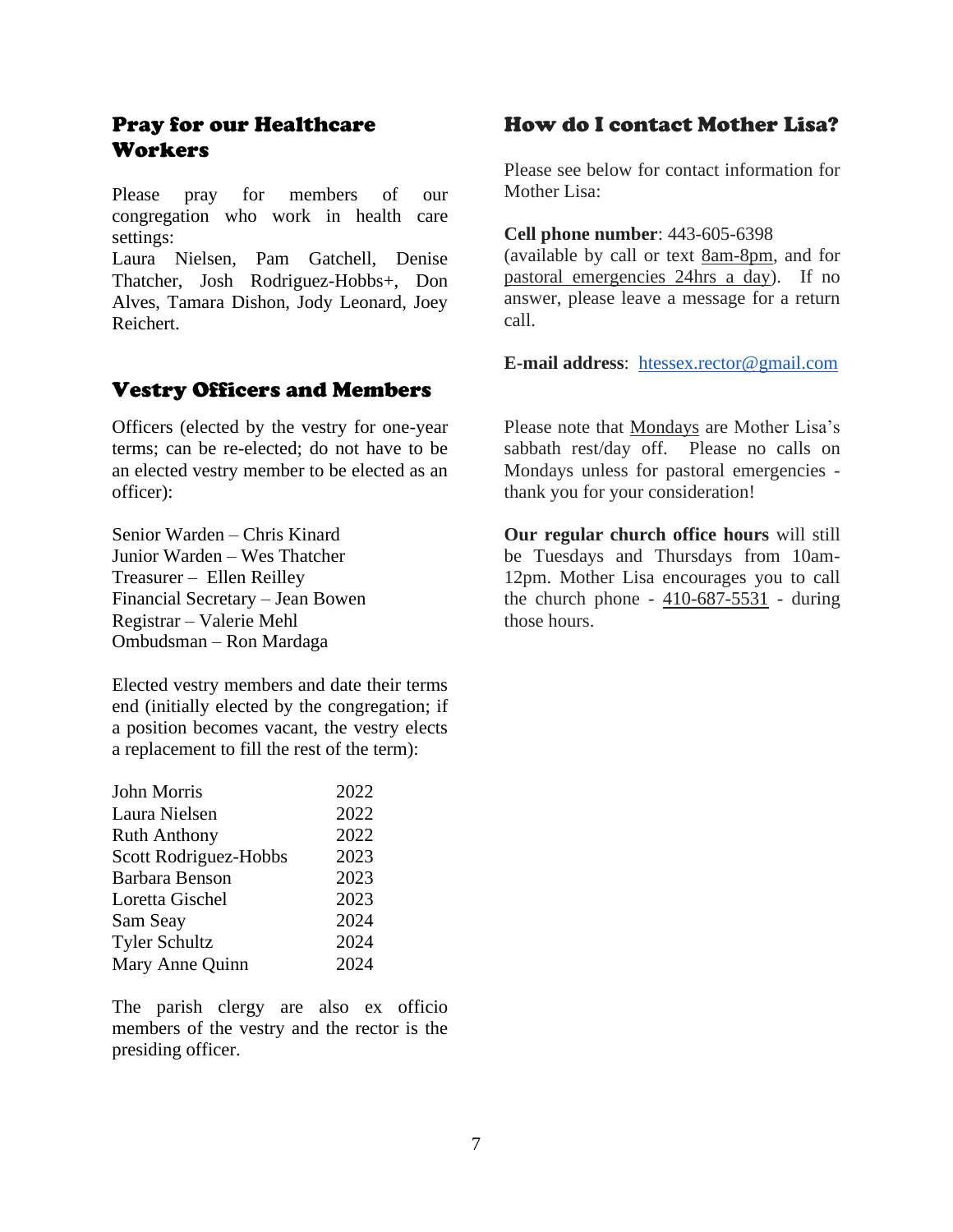## **Sign Up Genius Instructions**

We are still using a computer program to assist us with keeping track of who signs up for each church service. This is necessary because we can only have a limited occupancy in the church at any one time. **Currently, this sign-up is for Sundays when we have services indoors.** No sign up is required for outdoor services.

Please note that, going forward, sign-ups will be weekly. P**lease plan to sign up each week no later than Wednesday for the upcoming Sunday.**

To sign up by computer:

- 1. Type the following address into your Internet browser: <https://www.signupgenius.com/findasignup>
- 2. Under "Search for a sign up" type the following email address: [HTOfficeSecretary@gmail.com](mailto:HTOfficeSecretary@gmail.com)
- 3. Click the "Search" button
- 4. Click on the "HT Church Services 2021" item (choose correct date)
- 5. Choose either the 8:00 or 10:00 service by clicking on the appropriate blue "Sign Up" button.
- 6. Click the blue "Submit and Sign Up" button at the bottom of the page.
- 7. Follow all of the remaining prompts until you are notified that you have successfully signed up for the service time that you want (be sure to include full names and telephone numbers for those attending a church service).

Please note: The software will not let you sign up if all of the spaces have been taken at that time. If this happens, call the church office on Tuesday or Thursday between 10:00 a.m. – 12:00 noon to notify Leah. We want to know if there are any parishioners who have not been able to sign up so we know if we need to consider adding a third service.

If you cannot sign up via the Internet:

Call Leah during church office hours only! The church office hours are Tuesday and Thursday 10:00 a.m. – 12:00 noon. The church telephone number is 410-687-5531. You must speak to Leah directly. Messages left on the answering machine will not get you signed up for the service. Please do not call Leah at home; she cannot sign you up from her house.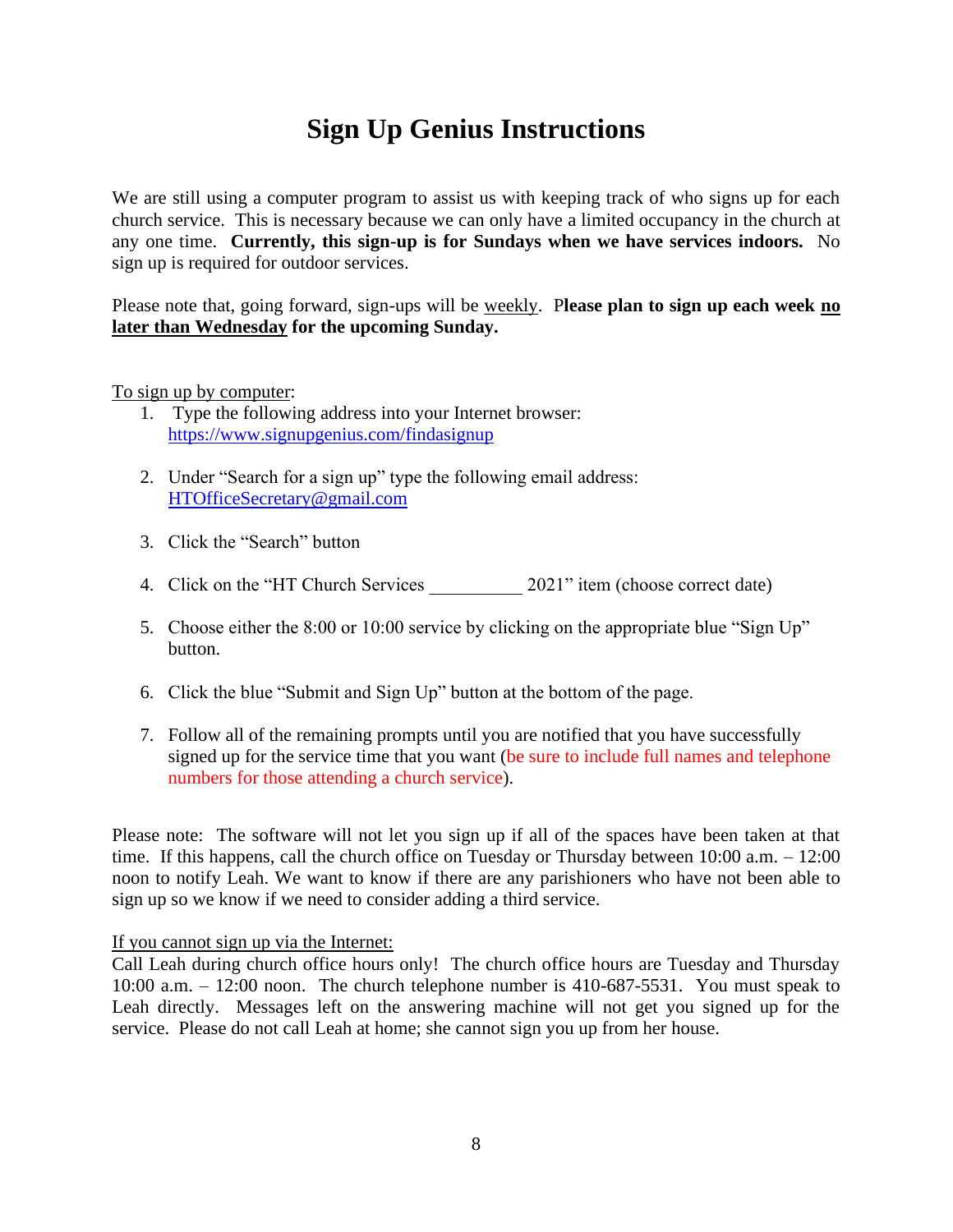## **REGULAR REMINDERS**



### Coffee Hour

Our "Fellowship Time" is currently paused until our case rate drop below 10. Thank you for your understanding.

## Parish Hall Rental

NO HALL RENTALS UNTIL FURTHER NOTICE.



## Flower Memorials/ Thanksgivings

We have plenty of Sundays still available in 2021 if you would like to offer flower memorials or thanksgivings! If you are interested, please complete a form with your instructions, along with a check for \$30.00, and return them to Teresa Schutte-Regester in person or mail them to the church address listed on the form.

The 2021 forms are available from Leah in the church office. Memorials are on a per Sunday basis, not per name. More than one person may donate on any given Sunday.

## Housekeeping Notes

Please continue to follow the COVID instructions for sanitizing required areas.

## Mailing List Updates

For changes to your home address or phone number, call the parish office at 410-687- 5531 on Tuesday or Thursday between 10:00 a.m. and 12:00 noon.



Messages

Anne Knott maintains the primary list of email information. However, if you change your email address and you don't give the change to Anne, it is not possible for her to notify you of situations impacting the parish. Anne can be reached at [annesews@verizon.net.](mailto:annesews@verizon.net)



Final Word from the Editor Items for the December Newsletter are due by November 15.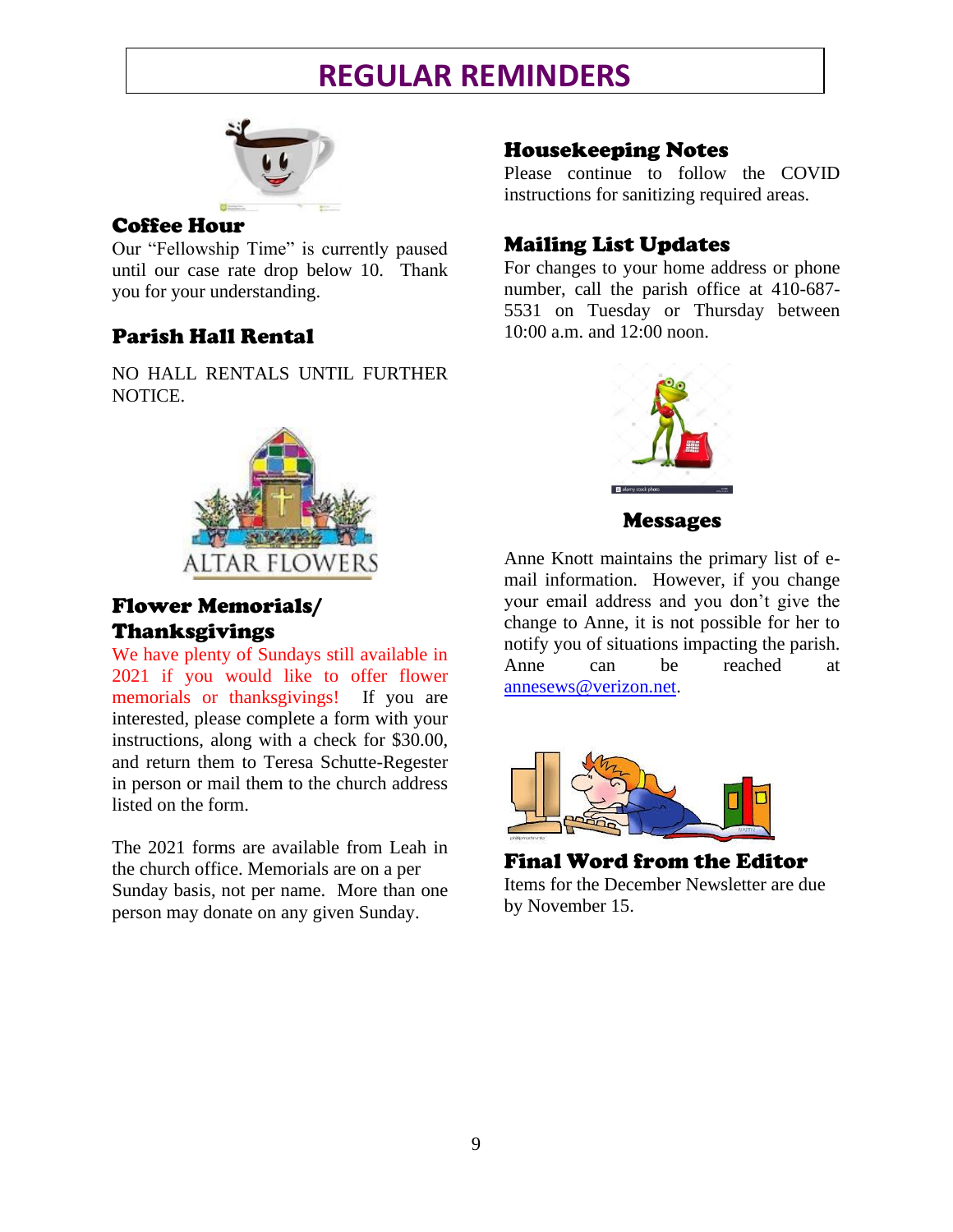## **NOVEMBER SERVICE SCHEDULE**

#### **November 7, 2021, 8:00 a.m.**

| <b>Ushers:</b>  | Jackie Huber and Bill Barton |
|-----------------|------------------------------|
| <b>Lessons:</b> | Val Mehl                     |
| <b>Prayers:</b> | Jackie Huber                 |

#### **November 7, 2021, 10:00 a.m.** Psalm, and then read the

| <b>Ushers:</b>  | Gloria Greason and Arielle Juberg |
|-----------------|-----------------------------------|
| <b>Lessons:</b> | <b>Teresa Schutte-Regester</b>    |
| <b>Prayers:</b> | Richard Glendenning               |

#### **November 14, 2021, 8:00 a.m.**

| <b>Ushers:</b>  | Jackie Huber and Bill Barton |
|-----------------|------------------------------|
| <b>Lessons:</b> | <b>Bob Metz</b>              |
| <b>Prayers:</b> | Jackie Huber                 |

#### **November 14, 2021, 10:00 a.m.**

| <b>Ushers:</b>  | John Morris and Denise Thatcher |
|-----------------|---------------------------------|
| <b>Lessons:</b> | <b>Teresa Schutte-Regester</b>  |
| <b>Prayers:</b> | Lynn French                     |

#### **November 21, 2021, 8:00 a.m.**

**Ushers:** Jackie Huber and Bill Barton **Lessons:** Valerie Mehl **Prayers:** Jackie Huber

## **November 21, 2021, 10:00 a.m.**<br>**Ushers:** Gloria Greason and

**Ushers:** Gloria Greason and Arielle Juberg **Lessons:** Denise Thatcher **Prayers:** Mary Anne Quinn

## **November 28, 2021, 8:00 a.m.**<br>**Ushers:** Jackie Huber and

**Jackie Huber and Bill Barton Lessons:** Bob Metz **Prayers:** Jackie Huber

#### **November 28, 2021, 10:00 a.m.**

**Ushers:** John Morris and Lynn French **Lessons:** Richard Glendenning **Prayers:** Denise Thatcher

\*\* Please note: Until further notice, those scheduled to read the Lessons will read the First Lesson, lead the Second Lesson. Thank you!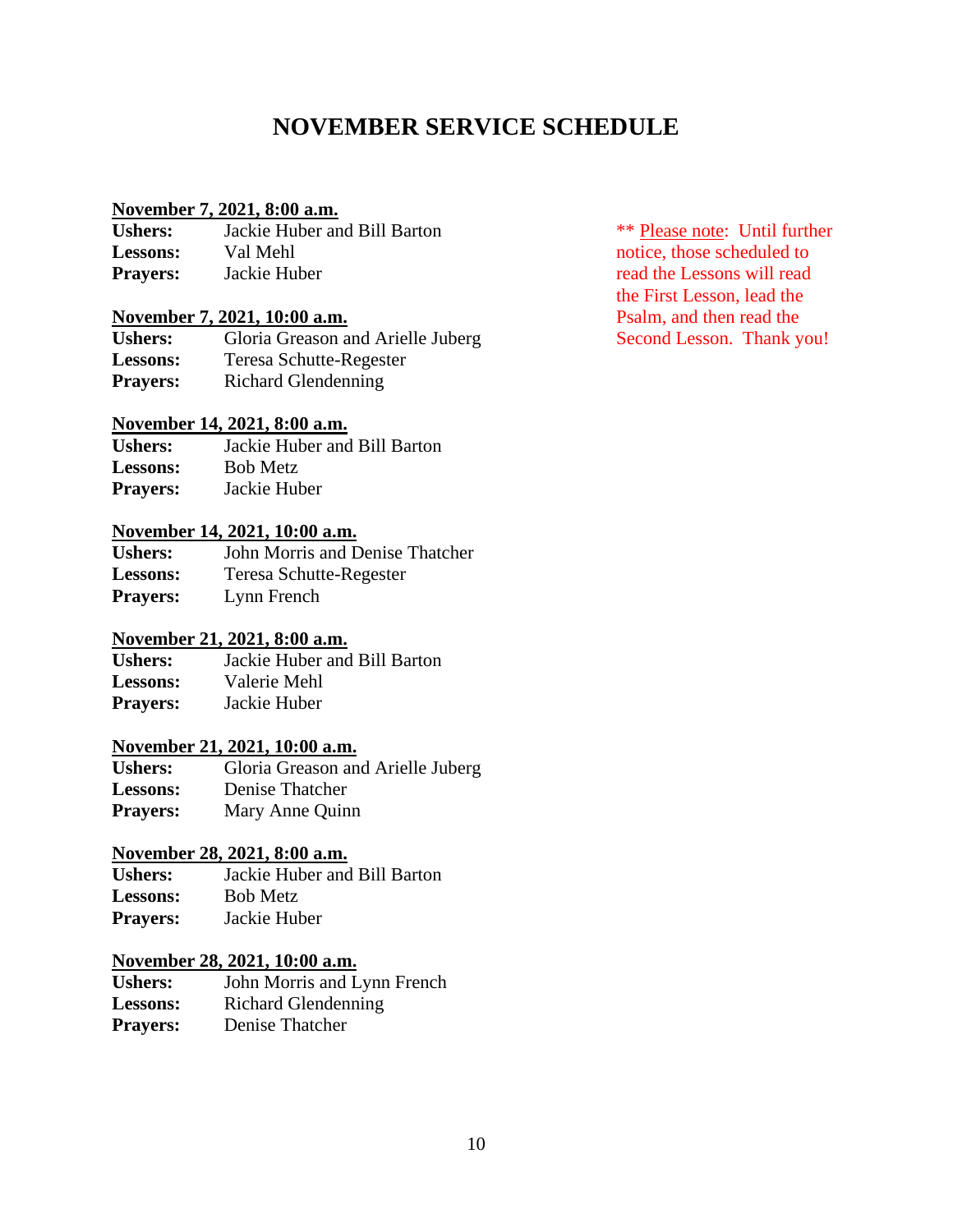

# November 2021

| <b>Sunday</b>                                                                                                       | <b>Monday</b>                | <b>Tuesday</b>                                                        | Wednesday                                                    | <b>Thursday</b>                                              | <b>Friday</b>      | <b>Saturday</b> |
|---------------------------------------------------------------------------------------------------------------------|------------------------------|-----------------------------------------------------------------------|--------------------------------------------------------------|--------------------------------------------------------------|--------------------|-----------------|
|                                                                                                                     |                              | 12<br>10am-12pm<br><b>Office Staffed</b>                              | 3                                                            | 14<br>10am-12pm<br><b>Office Staffed</b><br>11am-Bible Study | 5                  | 6               |
| <b>7 All Saints Sunday</b>                                                                                          | 8<br><b>Mother Lisa away</b> | 9                                                                     | 10                                                           | 11 Veteran's Day                                             | 12                 | 13              |
| 8:00 AM Holy Eucharist<br>10:00 AM Holy Eucharist (also<br>Livestream on Facebook)                                  |                              | 10am-12pm<br><b>Office Staffed</b>                                    |                                                              | 10am-12pm<br><b>Office Staffed</b><br>11am-Bible Study       |                    |                 |
| 14<br><b>Mother Lisa away</b><br>8:00 AM Holy Eucharist<br>10:00 AM Holy Eucharist (also<br>Livestream on Facebook) | 15                           | 16<br>10am-12pm<br><b>Office Staffed</b><br><b>7pm Vestry meeting</b> | 17                                                           | 18<br>10am-12pm<br><b>Office Staffed</b><br>11am-Bible Study | 19                 | 20              |
| 21                                                                                                                  | 22                           | 23                                                                    | 24                                                           | 25 Thanksgiving Day                                          | 26 Mother Lisa off | 27              |
| 8:00 AM Holy Eucharist<br>10:00 AM Holy Eucharist (also<br>Livestream on Facebook)                                  |                              | 10am-12pm<br><b>Office Staffed</b>                                    | 7pm-Thanksgiving Eve No Bible Study<br><b>Holy Eucharist</b> | <b>Office Closed</b>                                         |                    |                 |
| 28                                                                                                                  | 29                           | 30                                                                    |                                                              |                                                              |                    |                 |
| 8:00 AM Holy Eucharist<br>10:00 AM Holy Eucharist (also<br>Livestream on Facebook)                                  |                              | 10am-12pm<br><b>Office Staffed</b>                                    |                                                              |                                                              |                    |                 |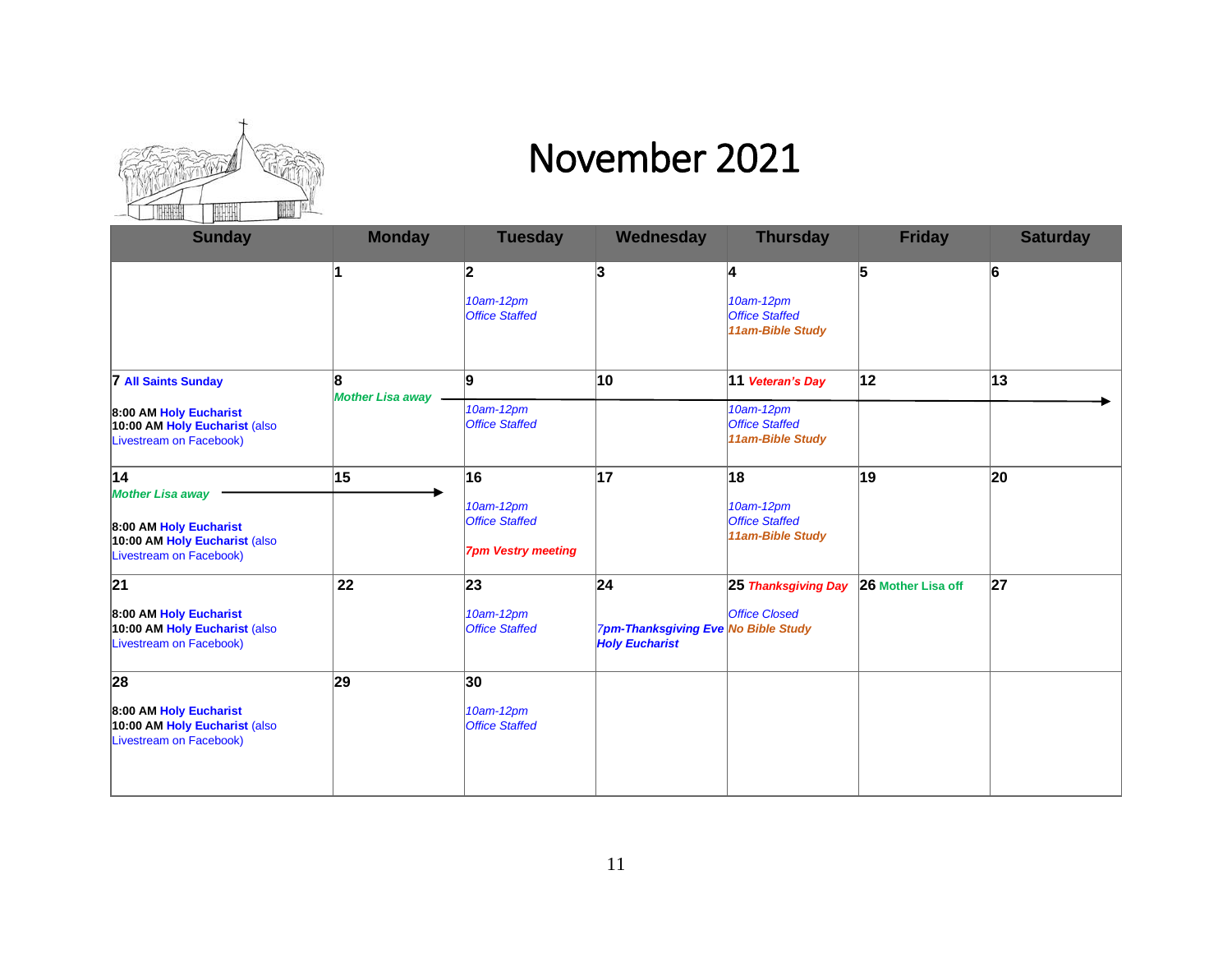-This page left blank intentionally.-